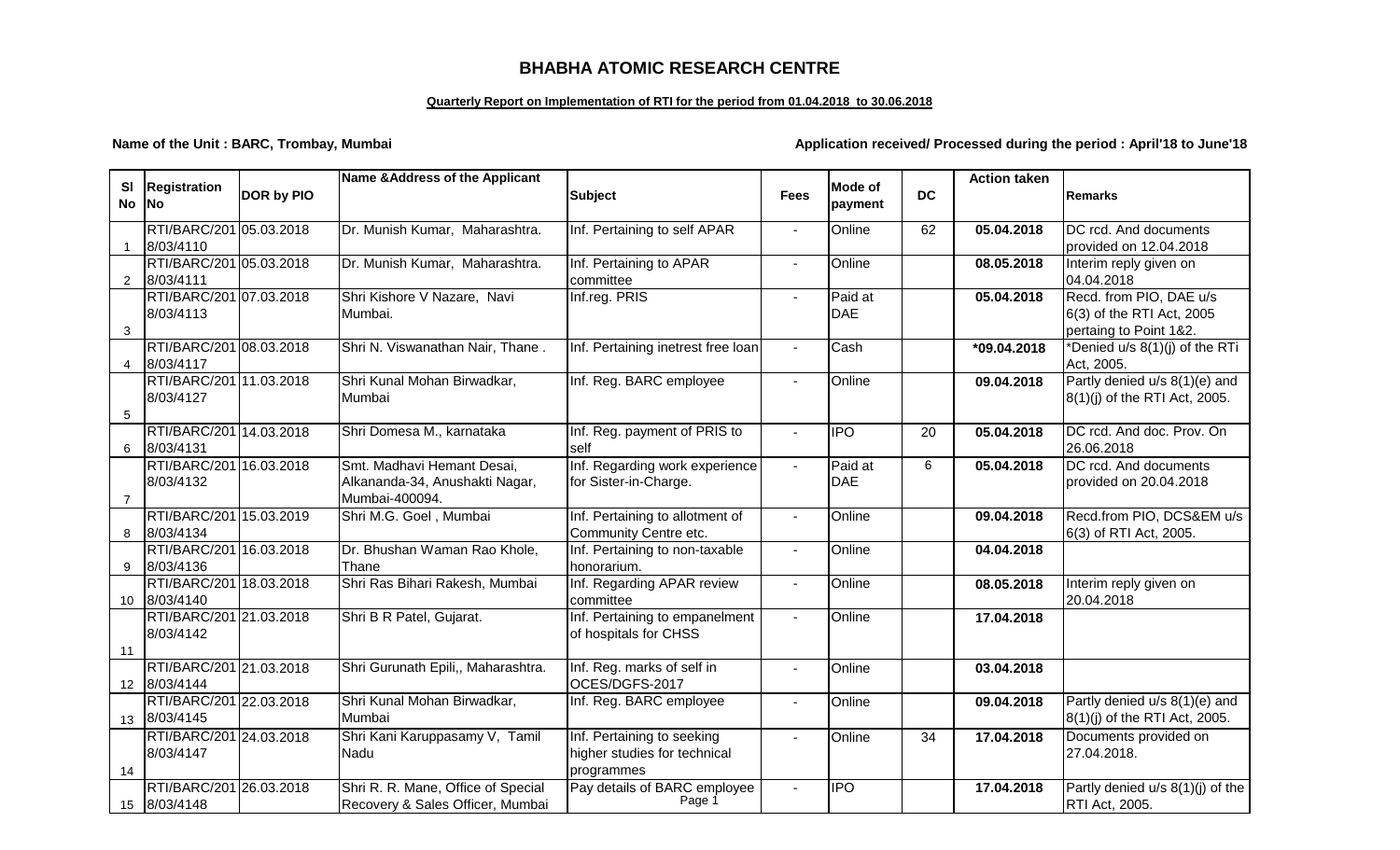| <b>SI</b><br><b>No</b> | <b>Registration</b><br><b>No</b>        | <b>DOR by PIO</b> | Name & Address of the Applicant                         | <b>Subject</b>                                        | <b>Fees</b>              | Mode of<br>payment    | <b>DC</b> | <b>Action taken</b>        | <b>Remarks</b>                                                                                                                          |
|------------------------|-----------------------------------------|-------------------|---------------------------------------------------------|-------------------------------------------------------|--------------------------|-----------------------|-----------|----------------------------|-----------------------------------------------------------------------------------------------------------------------------------------|
| 16                     | RTI/BARC/201 27.03.2018<br>8/03/4149    |                   | Shri Shashi Kant, Maharashtra.                          | Inf. Pertaining to earlier RTI<br>reply               |                          | Online                |           | 05.04.2018                 |                                                                                                                                         |
| 17                     | RTI/BARC/201 28.03.2018<br>8/03/4150    |                   | Shri Balaji N., Mysore                                  | Details of BARC employees                             |                          | Paid at<br><b>DAE</b> |           | *20.04.2018                | Rcd. From PIO, DAE u/s 6(3)<br>of the RTI Act, 2005.<br>*Denied u/s 8(1)(j) & 7(9) of<br>the RTI act, 2005.                             |
|                        | RTI/BARC/201 31.03.2018<br>18 8/03/4151 |                   | Shri Sujith K R, Kuroor House,<br>Kerala                | Details of employees on<br>transfer                   | $\blacksquare$           | Online                |           | 18.04.2018                 |                                                                                                                                         |
| 19                     | RTI/BARC/201 01.04.2018<br>8/04/4152    |                   | Shri Yogesh Kumar, Mumbai.                              | Inf. Reg. promotion guidelines                        | $\overline{\phantom{a}}$ | Online                |           | 17.04.2018                 | Partly denied u/s 2(f) of the<br>RTI Act, 2005.                                                                                         |
| 20                     | RTI/BARC/201 03.04.2018<br>8/04/4153    |                   | Shri Vijay, Rajasthan.                                  | Inf.pertaining to BARC<br>Employee                    | $\blacksquare$           | Paid at<br><b>DAE</b> |           | 18.04.2018                 | Recd.from PIO, DAE u/s 6(3),<br>RTI Act, 2005 pertaining to<br>point No.3.                                                              |
|                        | RTI/BARC/201 07.04.2018<br>21 8/04/4154 |                   | Shri Tejesh Yerradoddi,<br>Andhrapradesh.               | Inf. Pertaining to STPT<br>eaxams.                    | $\overline{\phantom{a}}$ | Online                |           | 17.04.2018                 | Partly denied u/s 2(f) of the<br>RTI Act, 2005.                                                                                         |
| 22                     | RTI/BARC/201 08.04.2018<br>8/04/4155    |                   | Shri K. Kumar, Adrash Nagar                             | Inf. Pertaining to Contract<br>manpower.              | $\blacksquare$           | Online                |           | 07.05.2018                 | Partly denied u/s 8(1)(e) of<br>the RTI Act, 2005                                                                                       |
| 23                     | RTI/BARC/201 09.04.2018<br>8/04/4156    | 13.04.2018        | Shri A. Sathasivam, Andhra<br>Pradesh.                  | Inf. Pertaining to self salary &<br>update allowance. | $\overline{\phantom{a}}$ | Online                |           | **10.04.2018<br>08.05.2018 | **Trfd. To PIO, BARC(F),<br>Vizag u/s 6(3) of the RTi Act,<br>2005.<br>Recd. from<br>PIO, BARC(Vizag) u/s 6(3) of<br>the RTI Act, 2005. |
|                        | RTI/BARC/201 09.04.2018<br>24 8/04/4157 |                   | Shri Nakul Jain, Mumbai.                                | Inf.pertaining to CHSS                                | 10                       | <b>IPO</b>            |           | 08.05.2018                 | Partly denied u/s 2(f) of the<br>RTI Act, 2005.                                                                                         |
| 25                     | RTI/BARC/201 09.04.2018<br>8/04/4158    |                   | Shri Chirag Kumar, New Delhi.                           | Inf. Pertaining to rectt. Of<br>Scientist.            | 10                       | <b>IPO</b>            |           | 12.04.2018                 |                                                                                                                                         |
| 26                     | RTI/BARC/201 09.04.2018<br>8/04/4159    |                   | Dr. Munish Kumar, Maharashtra.                          | Inf.pertaining his own appln.                         | $\blacksquare$           | Online                |           | 20.04.2018                 |                                                                                                                                         |
| 27                     | RTI/BARC/201 09.04.2018<br>8/04/4160    |                   | Shri Vijay Mishra, Lucknow, U.P.                        | Inf. Pertaining to uranium<br>contents                | $\blacksquare$           | Online                |           | 01.05.2018                 |                                                                                                                                         |
| 28                     | RTI/BARC/201 10.04.2018<br>8/04/4161    |                   | Ms. Monika Saini, U.P.                                  | Inf. Reg. BARC employee                               | $\blacksquare$           | Online                |           | 17.04.2018                 |                                                                                                                                         |
| 29                     | RTI/BARC/201 11.04.2018<br>8/04/4162    |                   | Shri B.D. Vyas, Gujarat.                                | Inf.pertaining to stipend to<br>trainees.             | $\overline{a}$           | Online                |           | 17.04.2018                 | Recd.from PIO, DAE u/s 6(3),<br>RTI Act, 2005 pertaining to<br>point D&E.                                                               |
| 30                     | RTI/BARC/201 12.04.2018<br>8/04/4163    |                   | Shri E. Chandrasekharan, Kerala.                        | Inf. Pertaining to Revision of<br>pension             | 10                       | <b>IPO</b>            |           | 08.05.2018                 |                                                                                                                                         |
|                        | RTI/BARC/201 17.04.2018<br>31 8/04/4164 |                   | Shri Rameshwar Prasad Shaligram<br>Sharma, Navi Mumbai. | Inf. Pertaining to Med.claims.                        | 10                       | <b>DD</b>             |           | 07.05.2018                 | Partly denied u/s 2(f) of the<br><b>RTI Act, 2005</b>                                                                                   |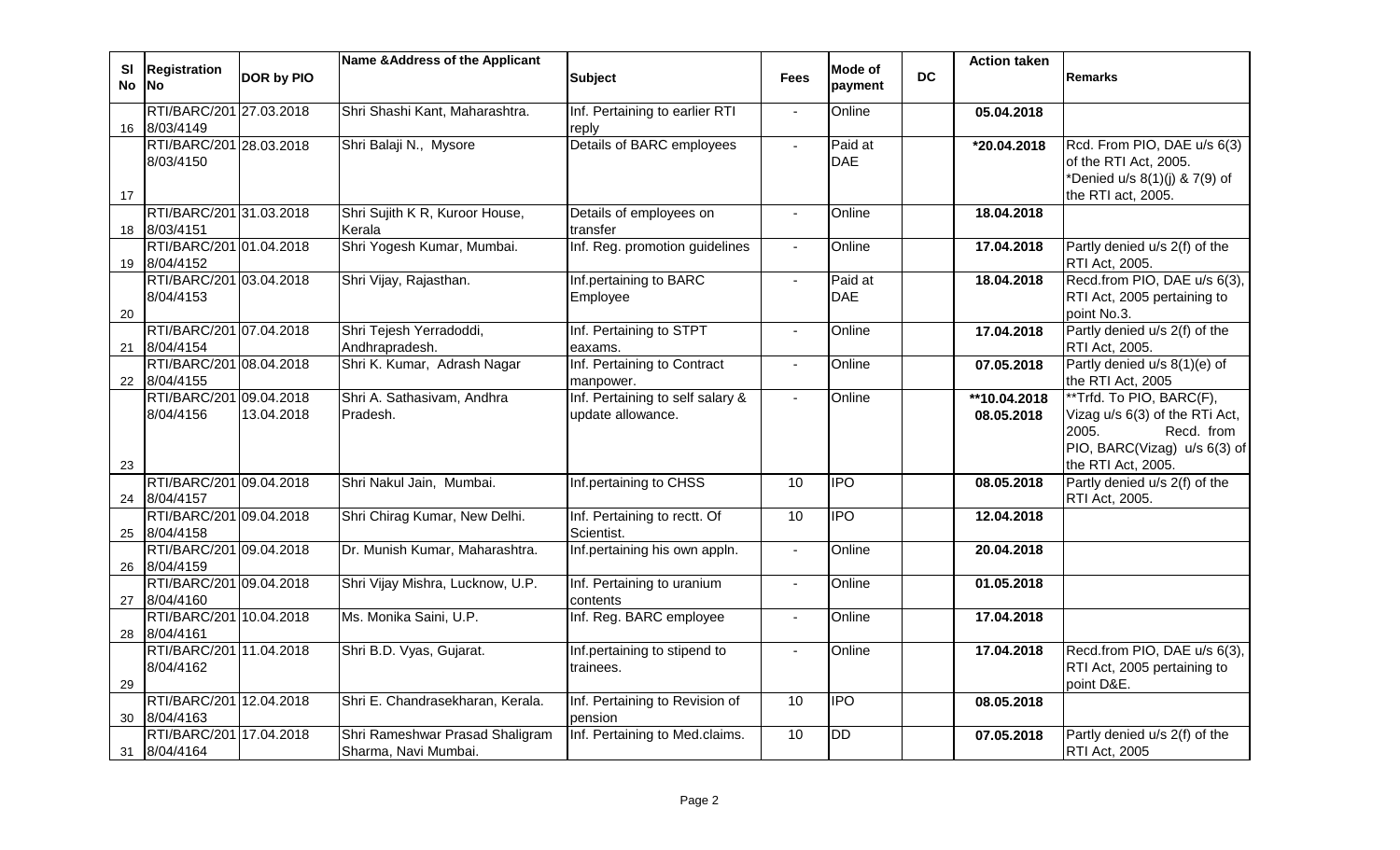| <b>SI</b> |                                         |            | Name & Address of the Applicant |                                                  |                | <b>Mode of</b> |           | <b>Action taken</b> |                                              |
|-----------|-----------------------------------------|------------|---------------------------------|--------------------------------------------------|----------------|----------------|-----------|---------------------|----------------------------------------------|
| No No     | <b>Registration</b>                     | DOR by PIO |                                 | <b>Subject</b>                                   | <b>Fees</b>    | payment        | <b>DC</b> |                     | <b>Remarks</b>                               |
|           | RTI/BARC/201 17.04.2018                 |            | Shri Prakash B. Pati, Mumbai    | Matters pertaining to Factories                  | $\sim$         | Paid at        |           | 07.05.2018          | Rcd. From PIO, AERB u/s                      |
|           | 8/04/4165                               |            |                                 | act                                              |                | <b>AERB</b>    |           |                     | 6(3) of the RTI Act, 2005.                   |
|           |                                         |            |                                 |                                                  |                |                | 26        |                     | Partly denied u/s 8(1)(a) &                  |
|           |                                         |            |                                 |                                                  |                |                |           |                     | 8(1)(j) of the RTI Act, 2005.                |
|           |                                         |            |                                 |                                                  |                |                |           |                     | DC received and document                     |
| 32        |                                         |            |                                 |                                                  |                |                |           |                     | provided on 18.05.2018.                      |
|           | RTI/BARC/201 17.04.2018<br>8/04/4166    |            | Smt. Alka Pathak, Kolkata.      | Inf. Reg BARC employee                           | 10             | Cash           |           | **20.04.2018        | **Trfd. To Pio, RMP, Mysuru                  |
| 33        |                                         |            |                                 |                                                  |                |                |           |                     | u/s 6(3) of th erTI Act, 2005.               |
|           | RTI/BARC/201 18.04.2018                 |            | Smt. Rameshwari Devi, Sawai     | Inf. Reg. PRIS(I)                                | $\blacksquare$ | Online         |           | 10.05.2018          |                                              |
|           | 34 8/04/4167                            |            | Madhopur.                       |                                                  |                |                |           |                     |                                              |
|           | RTI/BARC/201 18.04.2018                 |            | Shri Tejesh Yerradoddi, Andhra  | Inf. Pertaining to STPT                          | $\blacksquare$ | Online         |           | 07.05.2018          |                                              |
|           | 35 8/04/4168                            |            | Pradesh.                        | eaxams.                                          |                |                |           |                     |                                              |
|           | RTI/BARC/201 18.04.2018                 |            | Shri Shashi Kant.Maharashtra.   | Inf. Reg. CAT case                               | $\sim$         | Online         |           | 18.05.2018          | Rcd. From PIO, DAE u/s 6(3)                  |
|           | 36 8/04/4169<br>RTI/BARC/201 19.04.2018 |            |                                 |                                                  |                |                |           |                     | of the RTI Act, 2005.                        |
| 37        | 8/04/4170                               |            | Shri Diwakar Patel, U.P.        | Inf. Reg. radioactive waste                      | $\sim$         | Online         |           | *18.05.2018         | *Denied u/s 8(1)(a) of the RTI<br>Act, 2005. |
|           | RTI/BARC/201 19.04.2018                 |            | Shri Anand K. N., Mysore.       | Inf. Reg. BARC employees.                        | 10             | IPO            |           | 07.05.2018          | Partly denied $u/s$ 7(9) & 8(1)(j)           |
|           | 8/04/4171                               |            |                                 |                                                  |                |                |           |                     | of RTI Act, 2015                             |
|           |                                         |            |                                 |                                                  |                |                | 10        |                     | DC rcd. And doc. Prov. On                    |
| 38        |                                         |            |                                 |                                                  |                |                |           |                     | 22.05.2018.                                  |
|           | RTI/BARC/201 19.04.2018                 |            | Shri Debashish Dutta, Mumbai.   | Inf. Reg.rect. Through                           | 10             | Cash           |           | 09.05.2018          |                                              |
| 39        | 8/04/4172                               |            |                                 | orientation.                                     |                |                |           |                     |                                              |
|           | RTI/BARC/201 19.04.2018                 |            | Shri Shailesh Shankar Kamble,   | Inf. Reg. CHSS beneficiaries                     |                | Online         |           | 14.05.2018          | Rcd. From PIO, DCSEM u/s                     |
|           | 8/04/4173                               |            | Parel.                          |                                                  |                |                |           |                     | 6(3) of the RTI Act, 2005.                   |
| 40        | RTI/BARC/201 20.04.2018                 |            | Shri P. Shankar, T. N.          | Inf. Reg. CHSS beneficiaries                     | $\sim$         | Online         |           | 17.05.2018          | Recd from PIO, DAE u/s 6(3)                  |
| 41        | 8/04/4174                               |            |                                 |                                                  |                |                |           |                     | of RTI Act, 2005.                            |
|           | RTI/BARC/201 20.04.2018                 |            | Shri Raj Keshri, Bihar.         | Inf. Reg. OCES/DGFS                              |                | Online         |           | 07.05.2018          |                                              |
|           | 42 8/04/4175                            |            |                                 |                                                  |                |                |           |                     |                                              |
|           | RTI/BARC/201 21.04.2018                 |            | Shri Ravi Raushan, Bihar.       | Inf. Reg. OCES/DGFS                              |                | Online         |           | 07.05.2018          |                                              |
|           | 43 8/04/4176                            |            |                                 |                                                  |                |                |           |                     |                                              |
|           | RTI/BARC/201 21.04.2018<br>44 8/04/4177 |            | Shri Gowthama Krishnan V, T.N.  | Inf. Reg. marks obtained by<br>self in OCES/DGFS |                | Online         |           | 08.05.2018          |                                              |
|           | RTI/BARC/201 21.04.2018                 |            | Shri Ashwani Kumar, Himachal    | Inf. Reg. OCES/DGFS exam of                      | $\sim$         | Online         |           | 08.05.2018          |                                              |
| 45        | 8/04/4178                               |            | Pradesh.                        | self                                             |                |                |           |                     |                                              |
|           | RTI/BARC/201 24.04.2018                 |            | Shri V. Thomas Joseph, Nagpur.  | Inf.reg. TC norms                                |                | email          |           | *08.05.2018         | Rcd. From PIO, AMD u/s 6(3)                  |
|           | 8/04/4179                               |            |                                 |                                                  |                |                |           |                     | of the RTI Act, 2005.                        |
|           |                                         |            |                                 |                                                  |                |                |           |                     | *Denied u/s 7(9) of the RTi                  |
| 46        |                                         |            |                                 |                                                  |                |                |           |                     | Act, 2005.                                   |
|           | RTI/BARC/201 24.04.2018                 |            | Shri Vivek Yadav, Maharashtra.  | Inf. Reg. TA                                     |                | Online         |           | 07.05.2018          |                                              |
|           | 47 8/04/4180                            |            |                                 | Page 3                                           |                |                |           |                     |                                              |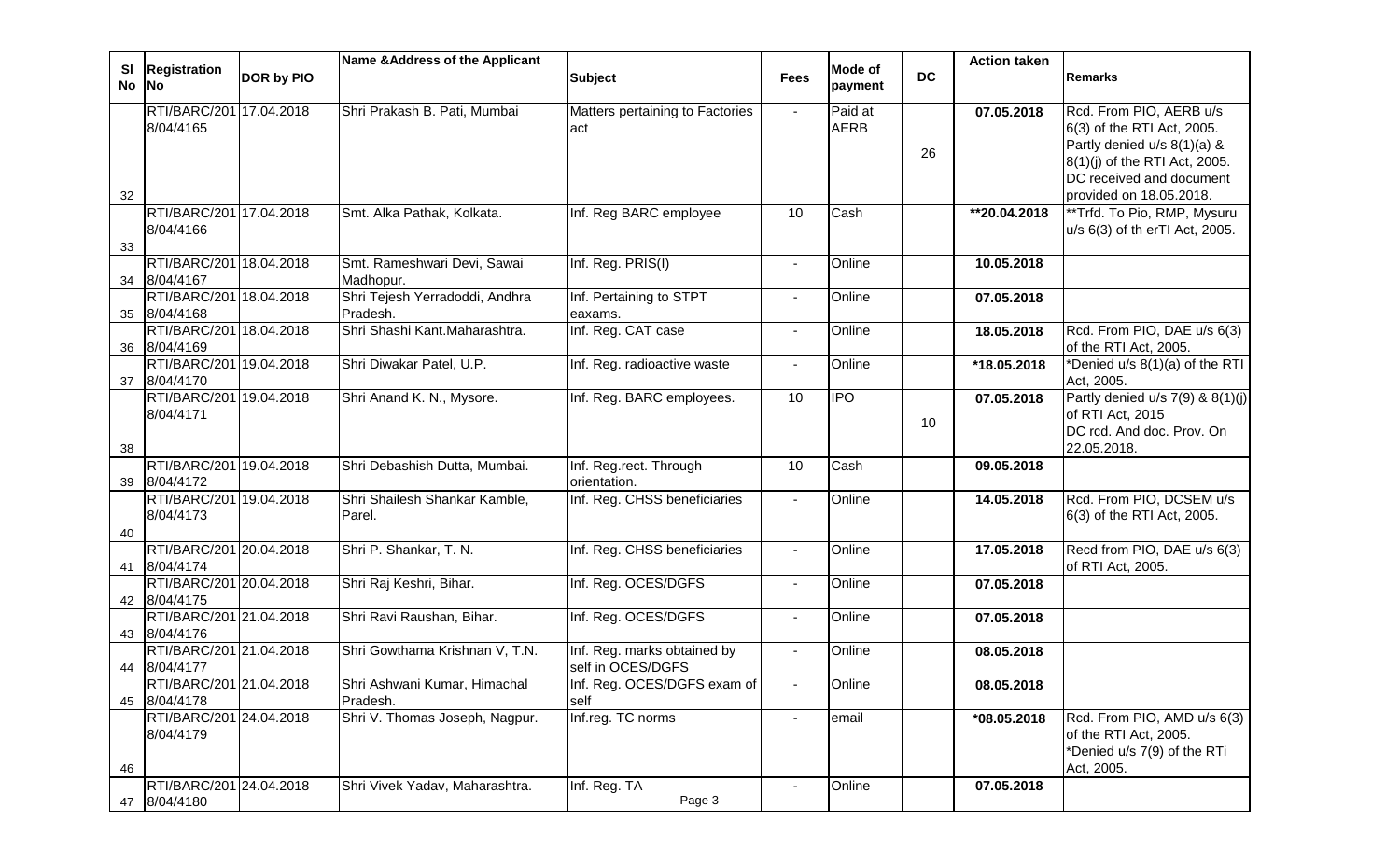| SI<br>No | <b>Registration</b><br><b>No</b>        | <b>DOR by PIO</b> | Name & Address of the Applicant                    | <b>Subject</b>                                     | <b>Fees</b>              | <b>Mode of</b><br>payment | <b>DC</b> | <b>Action taken</b>      | <b>Remarks</b>                                                                                                                          |
|----------|-----------------------------------------|-------------------|----------------------------------------------------|----------------------------------------------------|--------------------------|---------------------------|-----------|--------------------------|-----------------------------------------------------------------------------------------------------------------------------------------|
| 48       | RTI/BARC/201 24.04.2018<br>8/04/4181    |                   | Shri Nilesh Rajendra Singnurkar,<br>Ambernath (E). | Inf. Reg. marks obtained by<br>self in OCES/DGFS   | 10                       | Cash                      |           | 07.05.2018               |                                                                                                                                         |
| 49       | RTI/BARC/201 24.04.2018<br>8/04/4182    |                   | Shri Shailendra R Raul, BARC,<br>Mumbai.           | Inf. Reg. BARC(Vizag)                              | 10                       | Cash                      |           | $\overline{126.04.2018}$ | **Trfd. To PIO, BARC(F),<br>Vizag u/s 6(3) of the RTi Act,<br>2005                                                                      |
| 50       | RTI/BARC/201 25.04.2018<br>8/04/4183    |                   | Shri B.R. Patel, Gujarat.                          | Inf. Reg. CHSS beneficiaries                       | $\blacksquare$           | Paid at<br><b>NPCIL</b>   |           | 08.05.2018               | Recd. from CPIO, NPCIL,<br>u/s 6(3) of the RTI Act, 2005                                                                                |
| 51       | RTI/BARC/201 26.04.2018<br>8/04/4184    |                   | Imtiyaz Hussain, Karnataka.                        | Inf. Reg. Selection of Scientific<br>Asstt.        | $\sim$                   | Online                    |           | 08.05.2018               |                                                                                                                                         |
|          | RTI/BARC/201 26.04.2018<br>52 8/04/4185 |                   | Smt. Rameshwari Devi, Sawai<br>Madhopur.           | Inf. Reg. Update allowance                         | $\blacksquare$           | Online                    |           | 22.05.2018               | Partly denied u/s 2(f) of the<br>RTI Act, 2005.                                                                                         |
| 53       | RTI/BARC/201 26.04.2018<br>8/04/4186    |                   | Shri Md. Arshad Ahmad, Bihar.                      | Inf. Reg. OCES/DGFS                                | $\overline{\phantom{0}}$ | Online                    |           | 09.05.2018               | Recd. From PIO/BARCF,<br>Kalpakkam u/s 6(3) of RTI<br>Act, 2005.<br>Parlty denied u/s 8(1)(d) of<br>the RTI Act, 2005.                  |
| 54       | RTI/BARC/201 26.04.2018<br>8/04/4187    |                   | Shri MD. Alauddin, Tamilnadu.                      | Inf. Reg.posting of SO/C                           |                          | Online                    |           | 21.05.2018               |                                                                                                                                         |
| 55       | RTI/BARC/201 27.04.2018<br>8/04/4188    |                   | Shri Neeraj Kumar, Delhi.                          | Inf. Reg. PF                                       | 10                       | <b>IPO</b>                |           | 17.05.2018               |                                                                                                                                         |
| 56       | RTI/BARC/201 03.05.2018<br>8/05/4189    |                   | Shri Hrishikesh Gajanan,<br>Maharashtra.           | Inf. Pertaining to Dental CHSS                     |                          | Online                    |           | 18.05.2018               |                                                                                                                                         |
| 57       | RTI/BARC/201 04.05.2018<br>8/05/4190    |                   | Shri Subhrakant Roy, Maharashtra.                  | Inf. Reg BARC employees                            |                          | Online                    |           | 18.05.2018               | Rcd. From PIO, DAE u/s 6(3)<br>of the RTi Act, 2005<br>pertaining to Point No.1.                                                        |
| 58       | RTI/BARC/201 04.05.2018<br>8/05/4191    |                   | Shri B D Vyas, Gujarat.                            | guidelines for scientific &<br>technical personnel |                          | Online                    | 32        | 18.05.2018               | Rcd. From PIO, DAE u/s 6(3)<br>of the RTi Act, 2005<br>pertaining to point Nos. (2) &<br>(3)<br>DC rcd. And doc. Prov. On<br>22.06.2018 |
| 59       | RTI/BARC/201 07.05.2018<br>8/05/4192    |                   | Shri K.S.Elango, Tamil Nadu                        | Inf. Regarding promotion                           | $\overline{\phantom{a}}$ | Online                    |           | 14.05.2018               |                                                                                                                                         |
| 60       | RTI/BARC/201 04.05.2018<br>8/05/4193    |                   | Shri M.C.Goel, Mumbai                              | norms<br>Inf. Reg BARCOA                           | 10                       | Cash                      |           | 18.05.2018               |                                                                                                                                         |
|          | RTI/BARC/201 07.05.2018<br>61 8/05/4194 |                   | Shri Chandra Hazra, Kolkata                        | Inf. Regarding BARC<br>employees                   | 10                       | <b>IPO</b>                |           | 17.05.2018               | Partly denied u/s 8(1)(j) of the<br>RTi Act, 2005.                                                                                      |
|          | RTI/BARC/201 07.05.2018<br>62 8/05/4195 |                   | Shri Bechan Singh, Varanasi                        | Inf. regarding OCES/DGFS-<br>2018                  | 10                       | <b>IPO</b>                |           | 22.05.2018               | Partly denied u/s 8(1)(j) and<br>8(1)(d) of the RTi Act, 2005.                                                                          |
|          | RTI/BARC/201 08.05.2018<br>63 8/05/4196 |                   | Shri Muraleedharan R, TamilNadu                    | Inf pertainng to medical                           | $\blacksquare$           | Online                    |           | 24.05.2018               | Rcd. From PIO, DAE u/s 6(3)<br>of the RTi Act, 2005.                                                                                    |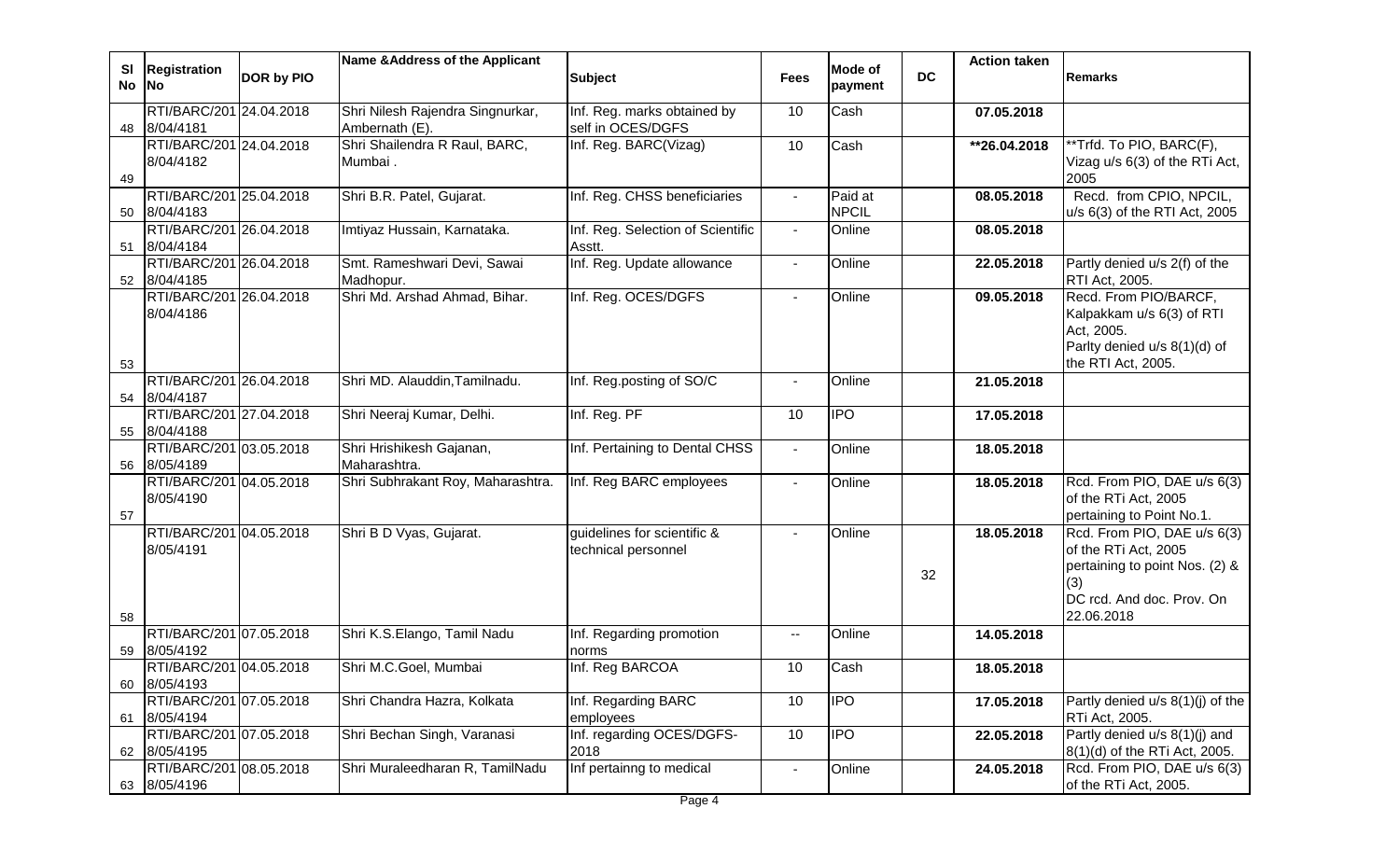|       |                                         |            | Name & Address of the Applicant  |                                 |                          |            |           | <b>Action taken</b> |                                |
|-------|-----------------------------------------|------------|----------------------------------|---------------------------------|--------------------------|------------|-----------|---------------------|--------------------------------|
| SI    | <b>Registration</b>                     | DOR by PIO |                                  | <b>Subject</b>                  | <b>Fees</b>              | Mode of    | <b>DC</b> |                     | Remarks                        |
| No No |                                         |            |                                  |                                 |                          | payment    |           |                     |                                |
|       | RTI/BARC/201 08.05.2018                 |            | Shri S. Nedumaran, Tamil nadu    | Inf pertaining to promotion     | 10                       | <b>IPO</b> |           | 01.06.2018          | Trfd. To PIOs of constituent   |
|       | 8/05/4197                               |            |                                  | guidelines                      |                          |            |           |                     | units u/s 6(3) of the RTi Act, |
|       |                                         |            |                                  |                                 |                          |            |           |                     | 2005 on 10.05.2018             |
|       |                                         |            |                                  |                                 |                          |            | 20        |                     | pertaining to Point No.5, 6 &7 |
|       |                                         |            |                                  |                                 |                          |            |           |                     | DC rcd. And doc. Prov. On      |
| 64    |                                         |            |                                  |                                 |                          |            |           |                     | 29.06.2018.                    |
|       | RTI/BARC/201 08.05.2018                 |            | Shri Hardik kataria, New Delhi   | Ino. Regarding recruitment of   | $\overline{\phantom{a}}$ | Online     |           | **14.05.2018        | **Trfd. To PIO, BARC(F),       |
|       | 8/05/4198                               |            |                                  | <b>UDC</b>                      |                          |            |           |                     | Kalpakkam u/s 6(3) of the      |
| 65    |                                         |            |                                  |                                 |                          |            |           |                     | RTi Act, 2005                  |
|       | RTI/BARC/201 08.05.2018                 |            | Dr. Munish Kumar, Maharashtra.   | Inf. Regarding APAR review      | $\sim$                   | Online     |           | 18.05.2018          |                                |
| 66    | 8/05/4199                               |            |                                  | committee                       |                          |            |           |                     |                                |
|       | RTI/BARC/201 08.05.2018                 |            | Shri Rameshwar Dnyaneshwar       | Inf. Regarding NOC during       | $\sim$                   | Online     |           | 18.05.2018          |                                |
| 67    | 8/05/4200                               |            | Mane, Maharashtra                | probation                       |                          |            |           |                     |                                |
|       | RTI/BARC/201 09.05.2018                 |            | Shri Akshay Singhal, Rajasthan   | Info. Regarding OCES/DGFS-      | $\sim$                   | Online     |           | 15.05.2018          |                                |
| 68    | 8/05/4201                               |            |                                  | 2018                            |                          |            |           |                     |                                |
|       | RTI/BARC/201 09.05.2018                 |            | Dr. Munish Kumar, Maharashtra.   | Inf. Regarding APAR Grading     | $\sim$                   | Online     |           | 22.05.2018          |                                |
| 69    | 8/05/4202                               |            |                                  | of bio-science group            |                          |            |           |                     |                                |
|       | RTI/BARC/201 11.05.2018                 |            | Smt. Rameshwari Devi, Sawai      | Inf. Pertaining to PRIS (I)     | $\sim$                   | Online     |           | *18.05.2018         | *Denied u/s 2(f) of the RTi    |
|       | 70 8/05/4203                            |            | Madhopur.                        |                                 |                          |            |           |                     | Act, 2005.                     |
|       | RTI/BARC/201 14.05.2018                 |            | Shri Omkar Prakash Chaudhury,    | Info. Reg. Rect. Of BARC,       | $\sim$                   | Online     |           | 22.05.2018          | Recd. From PIO, BARC           |
|       | 71 8/05/4204                            |            | Maharashtra                      | Tarapur                         |                          |            |           |                     | Tarapur.                       |
|       | RTI/BARC/201 14.05.2018                 |            | Shri Roopak Bhagat, Balghat      | Reg. Rect. Of CAT-II Training   | $\sim$                   | Online     |           | 18.05.2018          | Recd. From PIO, BARC           |
|       | 72 8/05/4205                            |            |                                  |                                 |                          |            |           |                     | Tarapur.                       |
|       | RTI/BARC/201 14.05.2018                 |            | Smt. Vaddi Satyavathi, A.P.      | Inf. Reg. Salary details        | 10                       | <b>IPO</b> |           | 28.05.2018          |                                |
|       | 73 8/05/4206                            |            |                                  |                                 |                          |            |           |                     |                                |
|       | RTI/BARC/201 14.05.2018                 |            | Smt. Sudha Yadav, Uttar Pradesh  | inf. Reg. BARC employee         | 10                       | <b>IPO</b> |           | 04.06.2018          |                                |
|       | 74 8/05/4207                            |            |                                  |                                 |                          |            |           |                     |                                |
|       | RTI/BARC/201 15.05.2018                 |            | Shri Rajesh, Maharashtra         | Inf. Regarding Recruitment      | $\sim$                   | Online     |           | 31.05.2018          |                                |
|       | 75 8/05/4208<br>RTI/BARC/201 15.05.2018 |            | Smt. Rameshwari Devi, Rajasthan. |                                 |                          | Online     |           | 21.05.2018          |                                |
|       | 76 8/05/4209                            |            |                                  | Inf. Regarding bunching of pay  | $\sim$                   |            |           |                     |                                |
|       | RTI/BARC/201 16.05.2018                 |            | Shri Narendra Gautam, Haryana.   | Inf. Reg. Recruitment of SO     | $\sim$                   | paid at    |           | 11.06.2018          | Recd. from PIO, Tarapur u/s    |
| 77    | 8/05/4210                               |            |                                  |                                 |                          | Tarapur    |           |                     | 6(3) of RTI Act, 2005          |
|       | RTI/BARC/201 17.05.2018                 |            | Dr. Salien Ghosh, Mumbai.        | Inf. Reg. letter given by self. | 10                       | Cash       |           | 29.05.2018          |                                |
|       | 78 8/05/4211                            |            |                                  |                                 |                          |            |           |                     |                                |
|       | RTI/BARC/201 17.05.2018                 |            | Shri Aman Suhela, begusarai      | Inf. Reg. OCES/DGFS             |                          | Online     |           | 29.05.2018          |                                |
|       | 79 8/05/4212                            |            |                                  |                                 |                          |            |           |                     |                                |
|       | RTI/BARC/201 18.05.2018                 |            | Dr. Munish Kumar, Maharashtra.   | Inf. Pertaining to APAr         | $\blacksquare$           | Online     |           | 04.06.2018          |                                |
|       | 80 8/05/4213                            |            |                                  | representation                  |                          |            |           |                     |                                |
|       | RTI/BARC/201 19.05.2018                 |            | Shri Paresh Trivedi, M.P.        | Inf. Reg promotion norms        | $\sim$                   | Online     | 20        | 04.06.2018          | Dc recd & doc. Provided on     |
|       | 81 8/05/4214                            |            |                                  |                                 |                          |            |           |                     | 13.06.2018                     |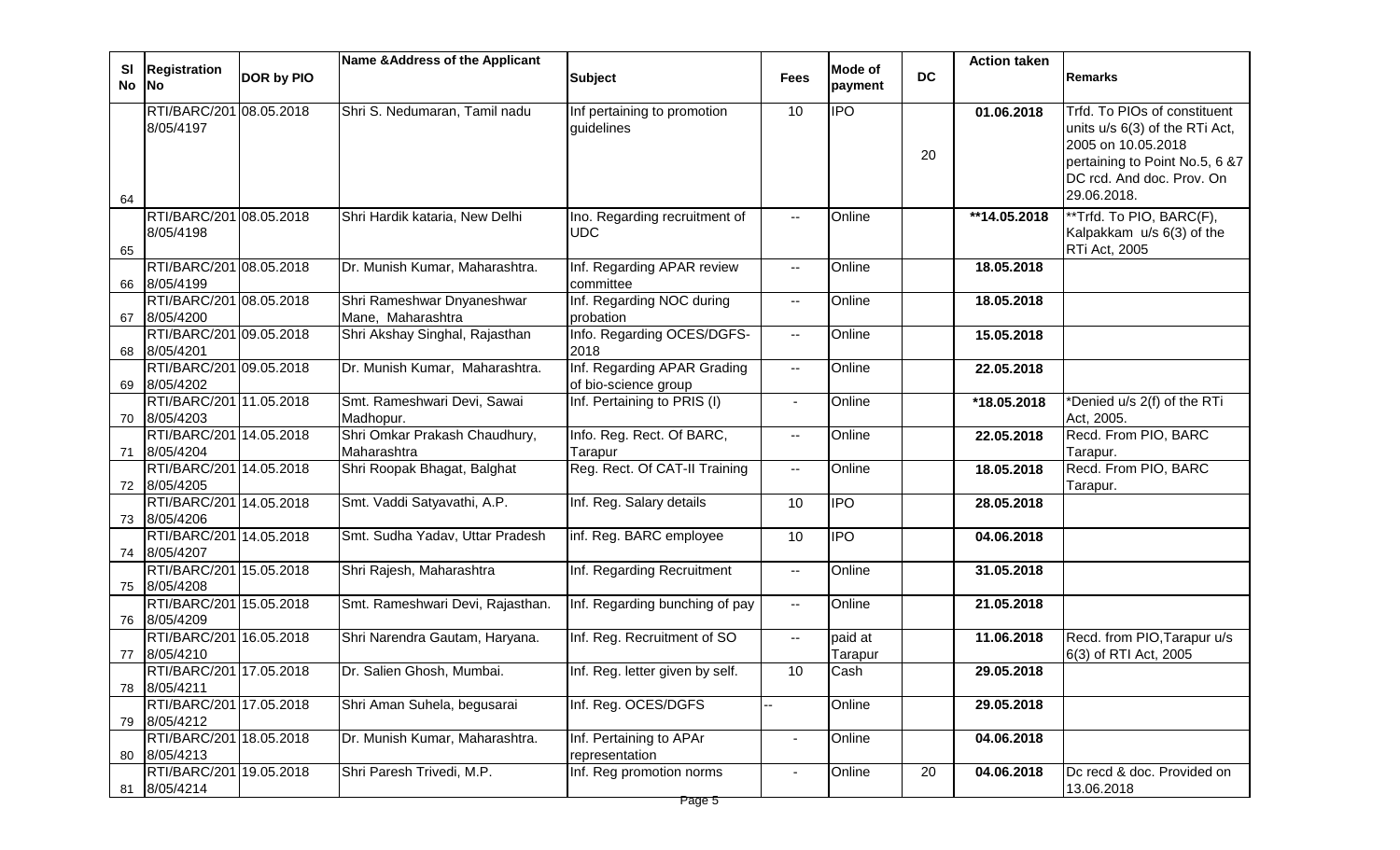| <b>SI</b> | <b>Registration</b>                     |                   | Name & Address of the Applicant   |                                         |                                               | Mode of        |           | <b>Action taken</b> |                                                       |
|-----------|-----------------------------------------|-------------------|-----------------------------------|-----------------------------------------|-----------------------------------------------|----------------|-----------|---------------------|-------------------------------------------------------|
| No No     |                                         | <b>DOR by PIO</b> |                                   | <b>Subject</b>                          | <b>Fees</b>                                   | payment        | <b>DC</b> |                     | Remarks                                               |
|           |                                         |                   |                                   |                                         |                                               |                |           |                     |                                                       |
|           | RTI/BARC/201 21.05.2018                 |                   | Ms. Nivedhitha J Kumar, TamilNadu | Inf. Reg. work allotment of SO,         | $\overline{\phantom{a}}$                      | Online         |           | 08.06.2018          | Rcd. from DAE u/s 6(3) of RTI                         |
|           | 82 8/05/4215<br>RTI/BARC/201 21.05.2018 |                   | Shri Vijay Kumar, Chattisgarh.    | <b>SA</b><br>Income tax details of self | 10                                            | $\overline{1}$ |           | 28.05.2018          | Act, 2005                                             |
|           | 83 8/05/4216                            |                   |                                   |                                         |                                               |                |           |                     |                                                       |
|           | RTI/BARC/201 23.05.2008                 |                   | Shri Sreeramappa, Maharashtra.    | Inf. Reg.Rect. And promotion            | $\blacksquare$                                | Online         |           | 01.06.2018          | Recd from PIO, DAE u/s 6(3)                           |
|           | 8/05/4217                               |                   |                                   | norms                                   |                                               |                |           |                     | of RTI Act, 2005.                                     |
|           |                                         |                   |                                   |                                         |                                               |                |           |                     | Partly denied u/s 8(1)(j) of the                      |
| 84        |                                         |                   |                                   |                                         |                                               |                |           |                     | RTI Act, 2005.                                        |
|           | RTI/BARC/201 23.05.2008                 |                   | Shri Sreeramappa, Maharashtra.    | Inf. Reg. scientific and                | $\sim$                                        | Online         |           | 01.06.2018          | Recd from PIO, DAE u/s 6(3)                           |
|           | 8/05/4218                               |                   |                                   | technical work                          |                                               |                |           |                     | of RTI Act, 2005.<br>Partly denied u/s 8(1)(j) of the |
| 85        |                                         |                   |                                   |                                         |                                               |                |           |                     | RTI Act, 2005.                                        |
|           | RTI/BARC/201 24.05.2018                 |                   | Shri Shashi Kant, Mumbai.         | Ino. Regarding previous RTI             | $\overline{\phantom{a}}$                      | Online         |           | 01.06.2018          |                                                       |
| 86        | 8/05/4219                               |                   |                                   | replies.                                |                                               |                |           |                     |                                                       |
|           | RTI/BARC/201 24.05.2018                 |                   | Ms. Nandini N Adkkurkar,          | Inf. Reg. Scientific instruments        | $\sim$                                        | Online         |           | *31.05.2018         | *Denied u/s 7(9) of the RTI                           |
| 87        | 8/05/4220                               |                   | Maharashtra.                      |                                         |                                               |                |           |                     | Act, 2005                                             |
|           | RTI/BARC/201 24.05.2018                 |                   | Shri Shatrughan Prasad, Bihar.    | Inf. Reg. OCES/DGFS                     | $\overline{\phantom{a}}$                      | Online         |           | 04.06.2018          |                                                       |
| 88        | 8/05/4221                               |                   |                                   |                                         |                                               |                |           |                     |                                                       |
|           | RTI/BARC/201 25.05.2018                 |                   | Shri Sanjiban De, Mumbai.         | Inf. Regarding update                   |                                               | Online         |           | 04.06.2018          | Trf. to PIOs VECC, RRCAT,<br>RMP, DCSEM, DAE u/s 6(3) |
|           | 8/05/4222                               |                   |                                   | allowance                               |                                               |                |           |                     | of RTI Act, 2005, pertaining to                       |
| 89        |                                         |                   |                                   |                                         |                                               |                |           |                     | pt. No.2                                              |
|           | RTI/BARC/201 27.05.2018                 |                   | Shri Anil Ramkrishna Deone,       | Inf. Reg. Visitor entry                 | $\overline{\phantom{a}}$                      | Online         |           | 08.06.2018          |                                                       |
|           | 90 8/05/4223                            |                   | Maharashtra.                      |                                         |                                               |                |           |                     |                                                       |
|           | RTI/BARC/201 28.05.2018                 |                   | Smt. Savita Kalantri, Rajasthan   | Inf. Regarding Family pension.          | 10                                            | $\overline{1}$ |           | 11.06.2018          |                                                       |
| 91        | 8/05/4224                               |                   |                                   |                                         |                                               |                |           |                     |                                                       |
|           | RTI/BARC/201 28.05.2018                 |                   | Smt. Savita Kalantri, Rajasthan   | Inf. Reg. Revsion of family             | 10                                            | $\overline{1}$ |           | 11.06.2018          |                                                       |
|           | 92 8/05/4225                            |                   |                                   | pension                                 |                                               |                |           |                     |                                                       |
|           | RTI/BARC/201 29.05.2018<br>8/05/4226    |                   | Shri Bheem Rao, Uttar Pradesh.    | Info.reg. Recruitment                   | 10                                            | $\overline{1}$ |           | **31.05.2018        | ** Trf. To PIO, BARC(F),<br>Kalpakkam u/s 6(3) of RTI |
| 93        |                                         |                   |                                   |                                         |                                               |                |           |                     | Act, 2005                                             |
|           | RTI/BARC/201 29.05.2018                 |                   | Smt. Sunita Malunjkar, Mumbai.    | Inf. Regardomg CEA.                     | $\mathord{\hspace{1pt}\text{--}\hspace{1pt}}$ | Online         |           | 08.06.2018          |                                                       |
| 94        | 8/05/4227                               |                   |                                   |                                         |                                               |                |           |                     |                                                       |
|           | RTI/BARC/201 31.05.2018                 |                   | Shri Ras Bihari Rakesh,           | Inf. Reg. APAR Review                   | $\overline{\phantom{a}}$                      | Online         |           | 14.06.2018          | DC rcd. And doc. Prov. On                             |
| 95        | 8/05/4228                               |                   | Maharashtra.                      |                                         |                                               |                | 48        |                     | 28.06.2018                                            |
|           | RTI/BARC/201 31.05.2018                 |                   | Shri H.P.Meena, Rajashtan.        | Recruitment and promotio                | $- -$                                         | Online         | 20        | 13.06.2018          | Rcd.from PIO, DAE u/s 6(3)                            |
|           | 8/05/4229                               |                   |                                   | norms for Sas                           |                                               |                |           |                     | of the RTI Act, 2005. DC                              |
|           |                                         |                   |                                   |                                         |                                               |                |           |                     | recd & doc.prov on<br>04.07.2018.                     |
| 96        | RTI/BARC/201 01.06.2018                 |                   | Shri Kailash Sahai Kumbhkar,      | Enf. Regarding Security Office          | 10                                            | Fee            |           | **05.06.2018        | **Trf. to PIO(Cadre), DAE u/s                         |
|           | 97 8/06/4230                            |                   | Mumbai                            | Exam.                                   |                                               |                |           |                     | 6(3) of the RTI Act, 2005                             |
|           |                                         |                   |                                   |                                         |                                               |                |           |                     |                                                       |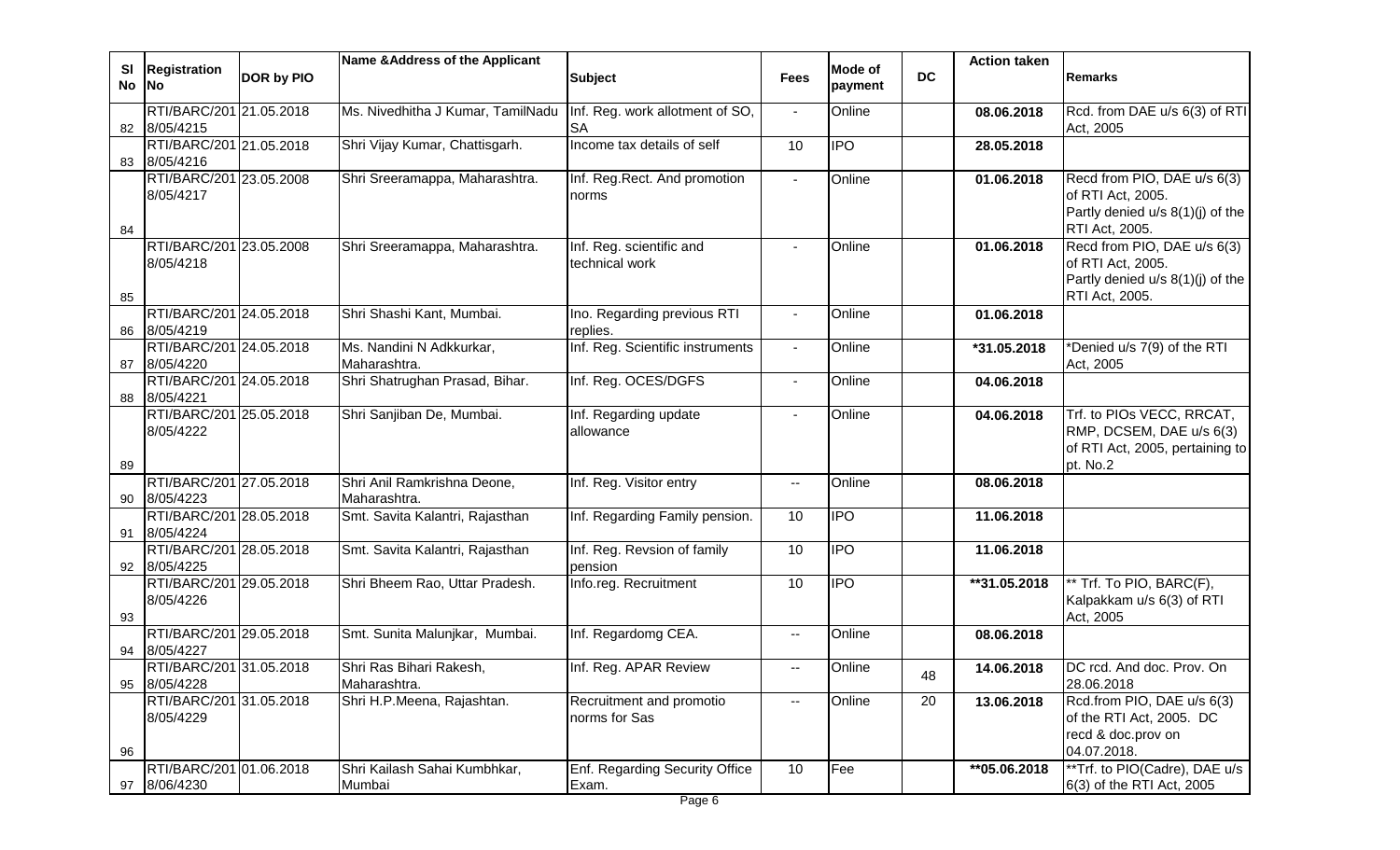| SI<br><b>No</b> | <b>Registration</b><br><b>No</b>         | DOR by PIO | Name & Address of the Applicant         | <b>Subject</b>                            | <b>Fees</b>              | Mode of<br>payment | <b>DC</b> | <b>Action taken</b>  | <b>Remarks</b>                                                  |
|-----------------|------------------------------------------|------------|-----------------------------------------|-------------------------------------------|--------------------------|--------------------|-----------|----------------------|-----------------------------------------------------------------|
| 98              | RTI/BARC/201 01.06.2018<br>8/06/4231     |            | Dr. G.R.Mahajan, Mumbai                 | Inf. Reg. Additional two<br>increments    | 10                       | $\overline{IPO}$   |           | 11.06.2018           |                                                                 |
| 99              | RTI/BARC/201 01.06.2018<br>8/06/4232     |            | Shri Ras Bihari Rakesh,<br>Maharashtra. | Inf. Regarding APAR Review                | $\overline{\phantom{a}}$ | Online             |           | *27.06.2018          | *Denied                                                         |
|                 | RTI/BARC/201 01.06.2018<br>100 8/06/4233 |            | Shri Ras Bihari Rakesh, Mumbai          | Inf. Regarding IRRW                       | $\overline{\phantom{a}}$ | Online             |           | 29.06.2018           |                                                                 |
| 101             | RTI/BARC/201 04.06.2018<br>8/06/4234     |            | Shri D K Shilshi, Mumbai                | Inf. Regarding LTC                        | 10                       | Fee                | 6         | 14.06.2018           | DC recd.& doc. Prov on<br>04.07.2018.                           |
|                 | RTI/BARC/201 04.06.2018<br>102 8/06/4235 |            | Dr. Munish Kumar, Mumbai                | Inf. Regarding APAR                       | $\sim$                   | Online             |           | <b>Under Process</b> |                                                                 |
|                 | RTI/BARC/201 05.06.2018<br>103 8/06/4236 |            | Shri Ras Bihari Rakesh, Mumbai.         | Inf. Reg. APAR review<br>committee        | $\overline{\phantom{a}}$ | Online             |           | <b>Under Process</b> |                                                                 |
| 104             | RTI/BARC/201 05.06.2018<br>8/06/4237     |            | Shri V M Thomas, Mumbai.                | Inf.reg CPF & Pension                     | $\sim$                   | Online             |           |                      | Under Process Rcd.from PIO, DAE u/s 6(3)<br>of RTI Act, 2005.   |
| 105             | RTI/BARC/201 05.06.2018<br>8/06/4238     |            | Smt Rameshwari Devi, Sawai<br>Madopur.  | Inf. Reg bunching of pay                  | $\sim$                   | Online             |           | 26.06.2018           | Rcd. From PIO, BARCF,<br>Vizag u/s 6(3) of RTI Act,<br>2005     |
| 106             | RTI/BARC/201 06.06.2018<br>8/06/4239     |            | S Selvanathan, Tamil Nadu               | Inf. Regarding update<br>allowance        | --                       | Online             |           | <b>Under Process</b> | Rcd. From PIO, BARCF,<br>Kalpakkam u/s 6(3) of RTI<br>Act, 2005 |
| 107             | RTI/BARC/201 06.06.2018<br>8/06/4240     |            | Shri Kunal Mohan Birwadkar,<br>Mumbai   | Inf. Reg. BARC Employee                   | $\sim$                   | Online             |           | 18.06.2018           | Partly denied u/s 8(1)(j) of the<br>RTI Act, 2005.              |
|                 | RTI/BARC/201 06.06.2018<br>108 8/06/4241 |            | Shri Sreeramappa, Maharashtra           | Inf. Regarding CHSS                       | $\overline{\phantom{a}}$ | Online             |           | <b>Under Process</b> |                                                                 |
|                 | RTI/BARC/201 07.06.2018<br>109 8/06/4242 |            | Shri M.C. Goeal, Mumbai                 | inf.reg BARC employees                    | 10                       | cash               |           | <b>Under Process</b> |                                                                 |
|                 | RTI/BARC/201 08.06.2017<br>110 8/06/4243 |            | Shri Kunal Mohan Birwadkar,<br>Mumbai   | inf.reg BARC employees                    | $\sim$                   | Online             |           | 26.06.2018           | Partly denied u/s 8(1)(j) of the<br>RTI Act, 2005.              |
|                 | RTI/BARC/201 12.06.2018<br>111 8/06/4244 |            | Shri Vidyut More, Maharashtra           | Inf. Reg Cat-II Exam                      | $\sim$                   | Online             |           | 18.06.2018           | Partly denied u/s 8(1)(j) of the<br>RTI Act, 2005.              |
|                 | RTI/BARC/201 12.06.2018<br>112 8/06/4245 |            | Shri Rangnath H. Jadhav, Mumbai         | Inf. Reg settlement of Medical<br>Claims  | 10                       | <b>DD</b>          |           | 18.06.2018           | Partly denied u/s 2(f) of the<br>RTi Act, 2005.                 |
|                 | RTI/BARC/201 12.06.2018<br>113 8/06/4246 |            | S Karthik, TamilNadu                    | Inf. Reg rectt. & promotion<br>guidelines | $\sim$                   | Online             |           | <b>Under Process</b> |                                                                 |
|                 | RTI/BARC/201 14.06.2018<br>114 8/06/4247 |            | Shri Vimlesh Kumar, mumbai              | Inf. Reg STPT                             | $\mathbf{H}$             | Online             |           | <b>Under Process</b> |                                                                 |
|                 | RTI/BARC/201 15.06.2018<br>115 8/06/4248 |            | Ms. Anuradha Das, pune                  | inf. Reg. OCES/DGFS                       | 10                       | <b>DD</b>          |           | 28.06.2018           |                                                                 |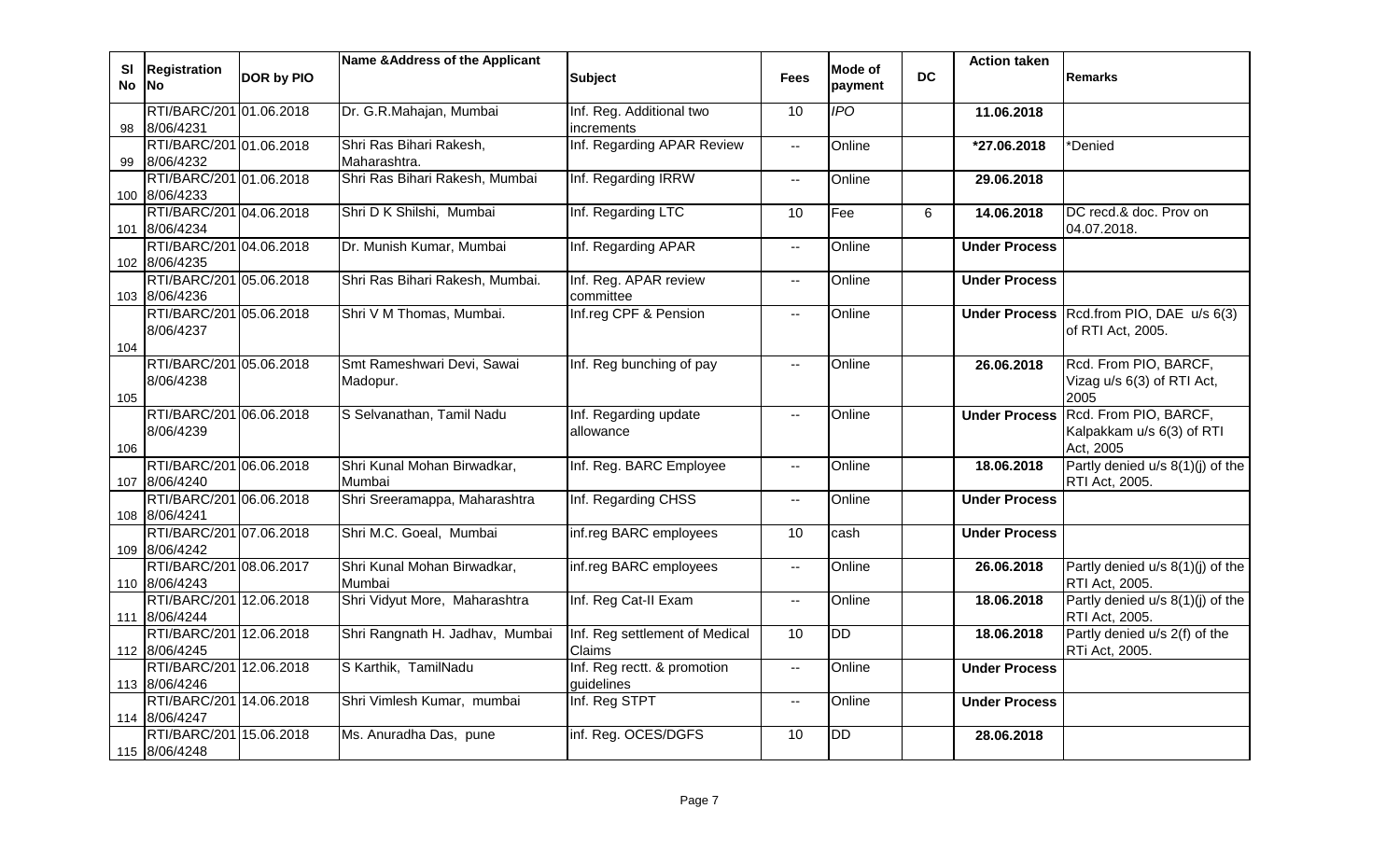| Recd from MoD u/s 6(3) of<br><b>RTI Act, 2005.</b><br>**Trfd. To PIO, DCSEM u/s<br>6(3) of the RTI Act, 2005.<br>Rcd. From PIO, DAE u/s 6(3)<br>of the RTI Act, 2005. |
|-----------------------------------------------------------------------------------------------------------------------------------------------------------------------|
|                                                                                                                                                                       |
|                                                                                                                                                                       |
|                                                                                                                                                                       |
|                                                                                                                                                                       |
|                                                                                                                                                                       |
|                                                                                                                                                                       |
|                                                                                                                                                                       |
| Rcd. From PIO, BARC(F),                                                                                                                                               |
| Kalpakkam u/s 6(3) of the RTI                                                                                                                                         |
|                                                                                                                                                                       |
|                                                                                                                                                                       |
|                                                                                                                                                                       |
| **Trfd. To PIO, AMD,                                                                                                                                                  |
| Hyderabad u/s 6(3) of the RTi                                                                                                                                         |
|                                                                                                                                                                       |
|                                                                                                                                                                       |
|                                                                                                                                                                       |
|                                                                                                                                                                       |
|                                                                                                                                                                       |
|                                                                                                                                                                       |
|                                                                                                                                                                       |
|                                                                                                                                                                       |
|                                                                                                                                                                       |
|                                                                                                                                                                       |
|                                                                                                                                                                       |
|                                                                                                                                                                       |
| <b>Under Process Rcd. From Department of</b>                                                                                                                          |
| Health & Family welfare u/s                                                                                                                                           |
| 6(3) of the RTi Act, 2005.                                                                                                                                            |
|                                                                                                                                                                       |
|                                                                                                                                                                       |
| ** Trfd to PIO, DAE, U/S 6(3)                                                                                                                                         |
| of the RTI Act 2005.                                                                                                                                                  |
|                                                                                                                                                                       |
|                                                                                                                                                                       |
|                                                                                                                                                                       |
|                                                                                                                                                                       |
|                                                                                                                                                                       |
|                                                                                                                                                                       |
|                                                                                                                                                                       |
|                                                                                                                                                                       |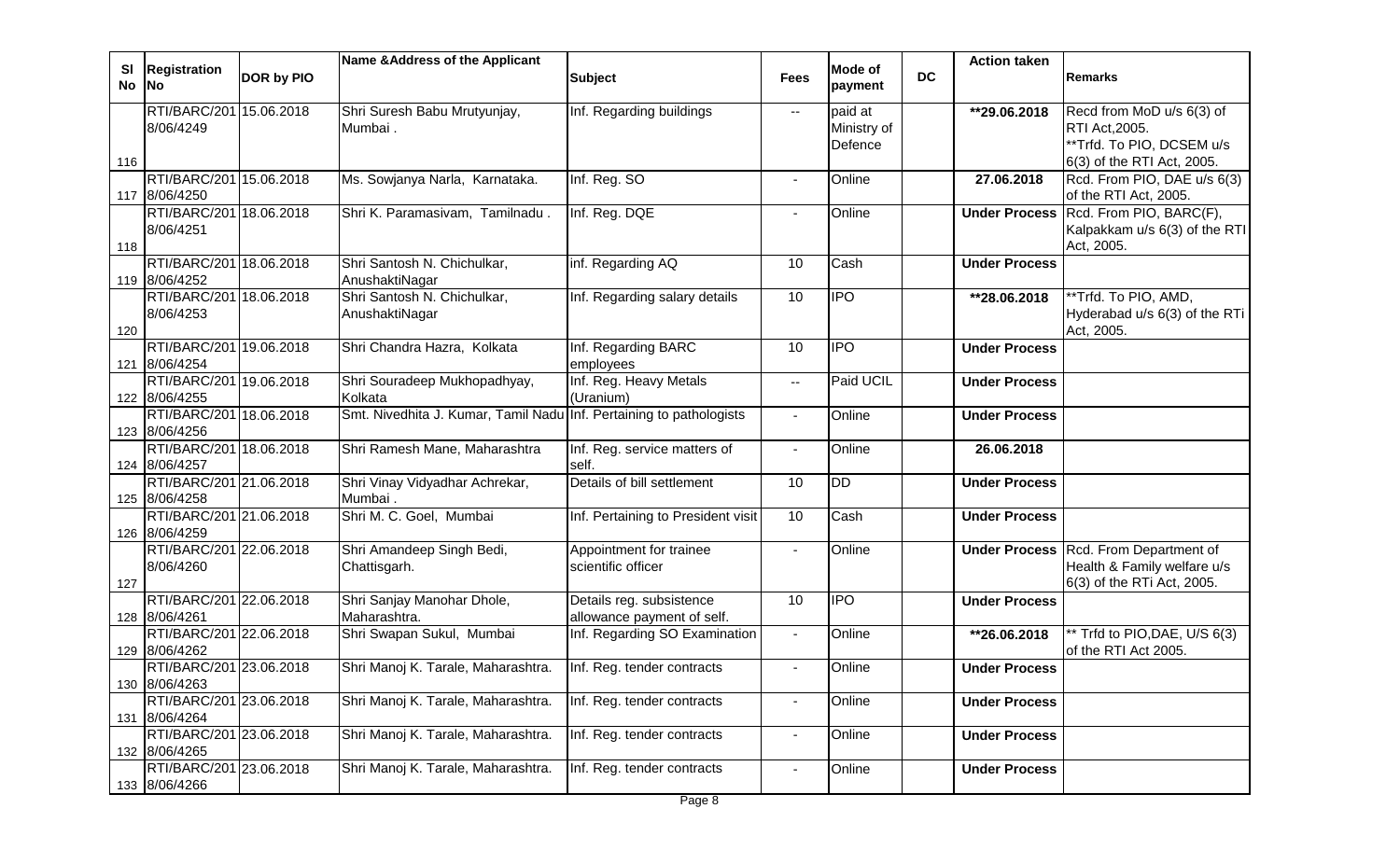| <b>SI</b> | <b>Registration</b>                      |                   | Name & Address of the Applicant    |                                                |                | Mode of        |           | <b>Action taken</b>  |                                                                    |
|-----------|------------------------------------------|-------------------|------------------------------------|------------------------------------------------|----------------|----------------|-----------|----------------------|--------------------------------------------------------------------|
|           | No No                                    | <b>DOR by PIO</b> |                                    | <b>Subject</b>                                 | <b>Fees</b>    | payment        | <b>DC</b> |                      | <b>Remarks</b>                                                     |
|           | RTI/BARC/201 23.06.2018                  |                   | Shri Manoj K. Tarale, Maharashtra. | Inf. Reg. tender contracts                     | $\sim$         | Online         |           | <b>Under Process</b> |                                                                    |
|           | 134 8/06/4267                            |                   |                                    |                                                |                |                |           |                      |                                                                    |
|           | RTI/BARC/201 23.06.2018                  |                   | Shri Manoj K. Tarale, Maharashtra. | Inf. Reg. tender contracts                     | $\mathbf{L}$   | Online         |           | <b>Under Process</b> |                                                                    |
|           | 135 8/06/4268                            |                   |                                    |                                                |                |                |           |                      |                                                                    |
|           | RTI/BARC/201 26.06.2018<br>136 8/06/4269 |                   | Ms. Sandhya Kumari, Kalpakkam.     | Inf. Reg. DQE/STPT(SA) & TO                    | $\sim$         | Online         |           | <b>Under Process</b> |                                                                    |
|           | RTI/BARC/201 26.06.2018                  |                   | Shri Sreeram Panigrahi,            | Inf. Reg. DQE/STPT(SA) & TO                    | $\blacksquare$ | Online         |           | <b>Under Process</b> |                                                                    |
|           | 137 8/06/4270                            |                   | Kancheepuram.                      |                                                |                |                |           |                      |                                                                    |
|           | RTI/BARC/201 26.06.2018                  |                   | Smt. Pratibha Pravin Pise,         | Inf. Reg. Salary details of                    | 10             | $\overline{1}$ |           | <b>Under Process</b> |                                                                    |
|           | 138 8/06/4271                            |                   | Unchgaon                           | employee                                       |                |                |           |                      |                                                                    |
|           | RTI/BARC/201 26.06.2018                  |                   | Shri S. Nedumaran, Tamil nadu      | Inf pertaining to promotion                    | 20             | <b>IPO</b>     |           | <b>Under Process</b> |                                                                    |
|           | 139 8/06/4272                            |                   |                                    | guidelines for track change                    |                |                |           |                      |                                                                    |
|           | RTI/BARC/201 28.06.2018                  |                   | Dr. Chand Krishen Bhat, Mumbai.    | Copy of APAR of self                           | 20             | <b>IPO</b>     |           | <b>Under Process</b> |                                                                    |
|           | 140 8/06/4273                            |                   |                                    |                                                |                |                |           |                      |                                                                    |
|           | RTI/BARC/201 28.06.2018<br>141 8/06/4274 |                   | Shri Sumit Singh, Telangana.       | Inf. Reg. interview marks in<br>OCES/DGFS-2018 | $\blacksquare$ | Online         |           | <b>Under Process</b> |                                                                    |
|           | RTI/BARC/201 28.06.2018                  |                   | Ms. Surekha Ingle, A.P.            | Inf. Reg. CEA                                  | $\sim$         | Online         |           | <b>Under Process</b> |                                                                    |
|           | 142 8/06/4275                            |                   |                                    |                                                |                |                |           |                      |                                                                    |
|           | RTI/BARC/201 28.06.2018                  |                   | Shri Shatrughan Prasad, Bihar      | Marks obtained in                              |                | Online         |           | <b>Under Process</b> |                                                                    |
|           | 143 8/06/4276                            |                   |                                    | OCES/DGFS 2018                                 |                |                |           |                      |                                                                    |
|           | RTI/BARC/201 28.06.2018                  |                   | Ms. Monika Saini, U.P.             | Inf. Reg. BARC employee                        |                | Online         |           | <b>Under Process</b> |                                                                    |
|           | 144 8/06/4277                            |                   |                                    |                                                |                |                |           |                      |                                                                    |
|           | RTI/BARC/201 28.06.2018                  |                   | Shri Prakhar Srivastava, U.P.      | Inf. Reg. interview marks in                   | $\blacksquare$ | Online         |           | <b>Under Process</b> |                                                                    |
|           | 145 8/06/4278                            |                   |                                    | OCES/DGFS-2018                                 |                |                |           |                      |                                                                    |
|           | RTI/BARC/201 29.06.2018                  |                   | Shri Prasanna Salasiya, Gujarat    | Inf. Reg. interview marks in                   | $\sim$         | Online         |           | <b>Under Process</b> |                                                                    |
|           | 146 8/06/4279                            |                   |                                    | OCES/DGFS-2018                                 |                |                |           |                      |                                                                    |
|           | RTI/BARC/201 29.06.2018                  |                   | Ms. Reshma Beeram, Telangana       | Inf. Reg. interview & cut-off                  | $\blacksquare$ | Online         |           | <b>Under Process</b> |                                                                    |
|           | 147 8/06/4280<br>RTI/BARC/201 29.06.2018 |                   |                                    | marks in OCES/DGFS-2018                        |                |                |           |                      |                                                                    |
|           | 148 8/06/4281                            |                   | Shri Vikram Singh Yadav, M.P.      | Inf. Reg. STPT test                            | $\blacksquare$ | Online         |           |                      | Under Process Rcd. From PIO, DAE u/s 6(3)<br>of the RTi Act, 2005. |
|           | RTI/BARC/201 30.06.2018                  |                   | Shri Arivarasu P., TamilNadu       | Inf. Reg. employment schemes                   | $\blacksquare$ | Online         |           |                      | Under Process Rcd. From PIO, DAE u/s 6(3)                          |
|           | 8/06/4282                                |                   |                                    | given to mentally challenged                   |                |                |           |                      | of the RTi Act, 2005.                                              |
| 149       |                                          |                   |                                    | people.                                        |                |                |           |                      |                                                                    |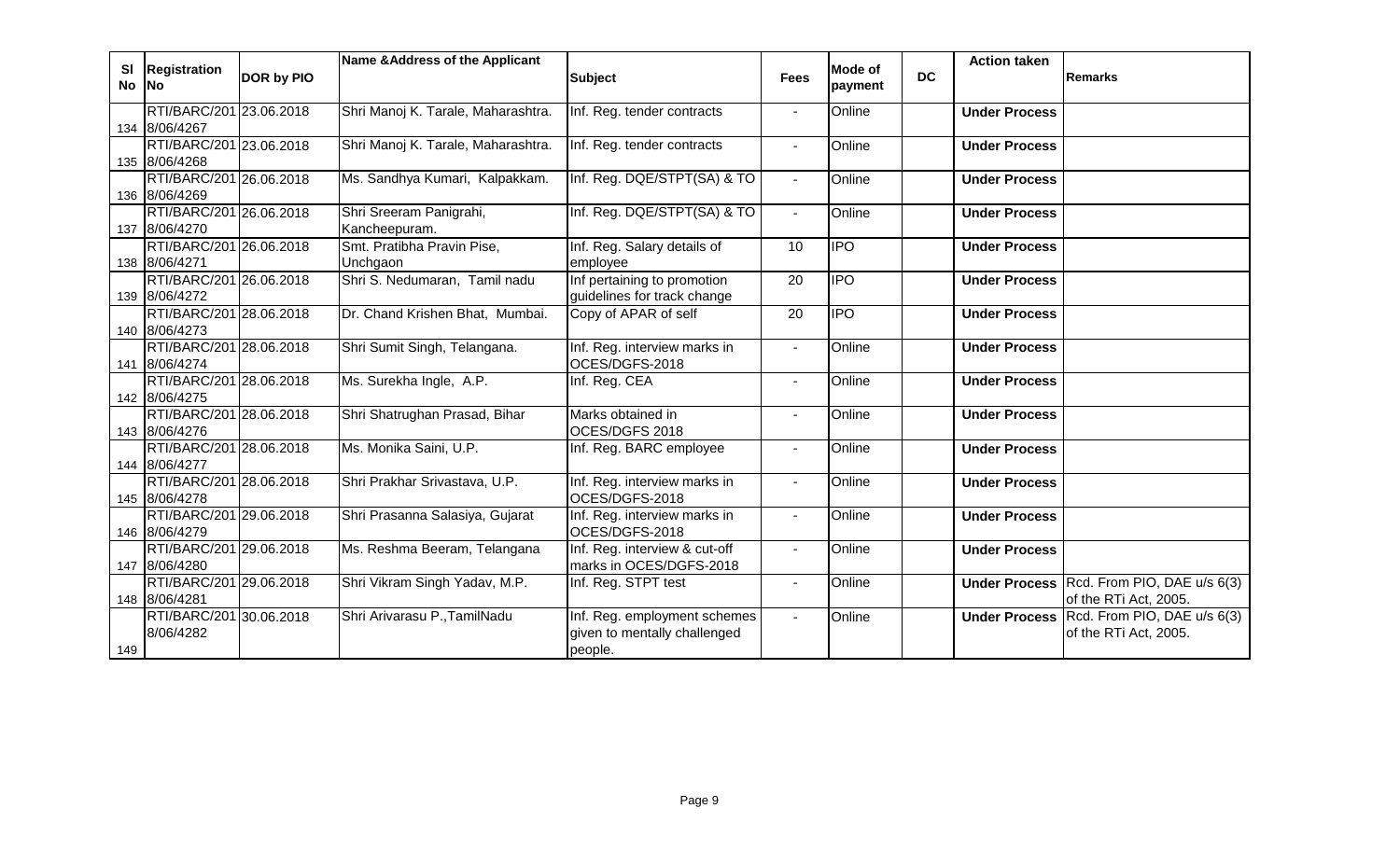# **FIRST APPEAL**

| SI             |                         |            | DOR by PIO Name & Address of the Applicant | <b>Subject</b>                   | <b>Action taken</b> | <b>Disposal of Appeal</b>   | <b>Remarks</b>          |
|----------------|-------------------------|------------|--------------------------------------------|----------------------------------|---------------------|-----------------------------|-------------------------|
| <b>No</b>      | <b>Registration</b>     |            |                                            |                                  |                     |                             |                         |
|                | No                      |            |                                            |                                  |                     |                             |                         |
|                | RTI/BARC/201 07.04.2017 |            | Shri. Kunal Mohan Birwadkar,               | Inf. Reg. work orders            | 11.05.2017          | Appeal recd. on 12.06.2017. | Information provided as |
|                |                         |            |                                            |                                  |                     |                             |                         |
|                | 7/04/3638               |            | Mumbai.                                    |                                  |                     | Disposed on 20.06.2018      | per Appellate order, on |
|                |                         |            |                                            |                                  |                     |                             | 29.06.2018              |
| $\overline{2}$ | RTI/BARC/201 07.04.2017 |            | Shri. Kunal Mohan Birwadkar,               | Inf. Reg. procurement of         | 11.05.2017          | Appeal recd. on 12.06.2017. | Information provided as |
|                | 7/04/3637               |            | Mumbai.                                    | materials.                       |                     | Disposed on 20.06.2018      | per Appellate order, on |
|                |                         |            |                                            |                                  |                     |                             | 21.06.2018              |
| 3              | RTI/BARC/201 01.06.2017 |            | Shri. Ram Bachan, Palghar                  | Rect. Of candidates to the       | 06.07.2017          | Appeal recd. On 18.07.2017. | Information provided as |
|                | 7/06/3727               |            |                                            | higher post                      |                     | Disposed on 03.05.2018      | per Appellate order, on |
|                |                         |            |                                            |                                  |                     |                             | 14.05.2018              |
| 4              | RTI/BARC/201 01.11.2017 |            | Ms. Sushma Alaguvadivel, Tamil             | Inf. Pertaining to selection for | 20.11.2017          | Appeal recd. On 14.12.2017. |                         |
|                | 7/11/3932               |            | Nadu                                       | award                            |                     | Disposed on 17.05.2018      |                         |
|                |                         |            |                                            |                                  |                     |                             |                         |
|                |                         |            |                                            |                                  |                     |                             |                         |
| 5              | RTI/BARC/201 22.12.2017 |            | Shri Anil Kumar Yadav,                     |                                  | *16.01.2018         | Appeal recd. On 03.02.2018. |                         |
|                |                         |            |                                            | Inf. Pertaining to Advt. No.     |                     |                             |                         |
|                | 7/12/3987               |            | Maharashtra                                | $01/2016(R-I)$                   |                     | Disposed on 04.04.2018      |                         |
|                |                         |            |                                            |                                  |                     |                             |                         |
|                |                         |            |                                            |                                  |                     |                             |                         |
| 6              | RTI/BARC/201 19.12.2017 |            | Shri M V Gupta, Telangana -                | Inf. Reg. SA/G post              | 10.01.2018          | Appeal recd. On 10.02.2018. |                         |
|                | 7/12/3982               |            |                                            |                                  |                     | Disposed on 06.04.2018      |                         |
|                |                         |            |                                            |                                  |                     |                             |                         |
|                |                         |            |                                            |                                  |                     |                             |                         |
|                | RTI/BARC/201 01.01.2018 |            | Shri Mujahid S/o Sanaullah,,               | Inf.pertaining to bottled        | 16.01.2018          | Appeal recd. On 12.02.2018. |                         |
|                | 8/01/4004               |            | Haryana.                                   | water.                           |                     | Disposed on 09.04.2018.     |                         |
|                |                         |            |                                            |                                  |                     |                             |                         |
|                |                         |            |                                            |                                  |                     |                             |                         |
| 8              | RTI/BARC/201 07.02.2018 |            | Shri Ashish Gupta, Rajasthan.              | Inf.reg.OCES/DGFS                | 22.02.2018          | Appeal recd. On 22.02.2018. |                         |
|                | 8/02/4062               |            |                                            |                                  |                     | Disposed on 23.04.2018.     |                         |
|                |                         |            |                                            |                                  |                     |                             |                         |
|                |                         |            |                                            |                                  |                     |                             |                         |
| 9              | RTI/BARC/201            | 09.01.2018 | Shri Umesh Phadke,                         | Inf. Reg BARC employee           | 31.01.2018          | Appeal recd. On 24.02.2018. | Information provided as |
|                | 8/01/4020               |            | Maharashtra.                               |                                  |                     | Disposed on 09.04.2018.     | per the Appellate Order |
|                |                         |            |                                            |                                  |                     |                             | on 12.04.2018           |
|                |                         |            |                                            |                                  |                     |                             |                         |

**Quaterly Report on Implementation of RTI for the period from 01.04.2018 to 30.06.2018**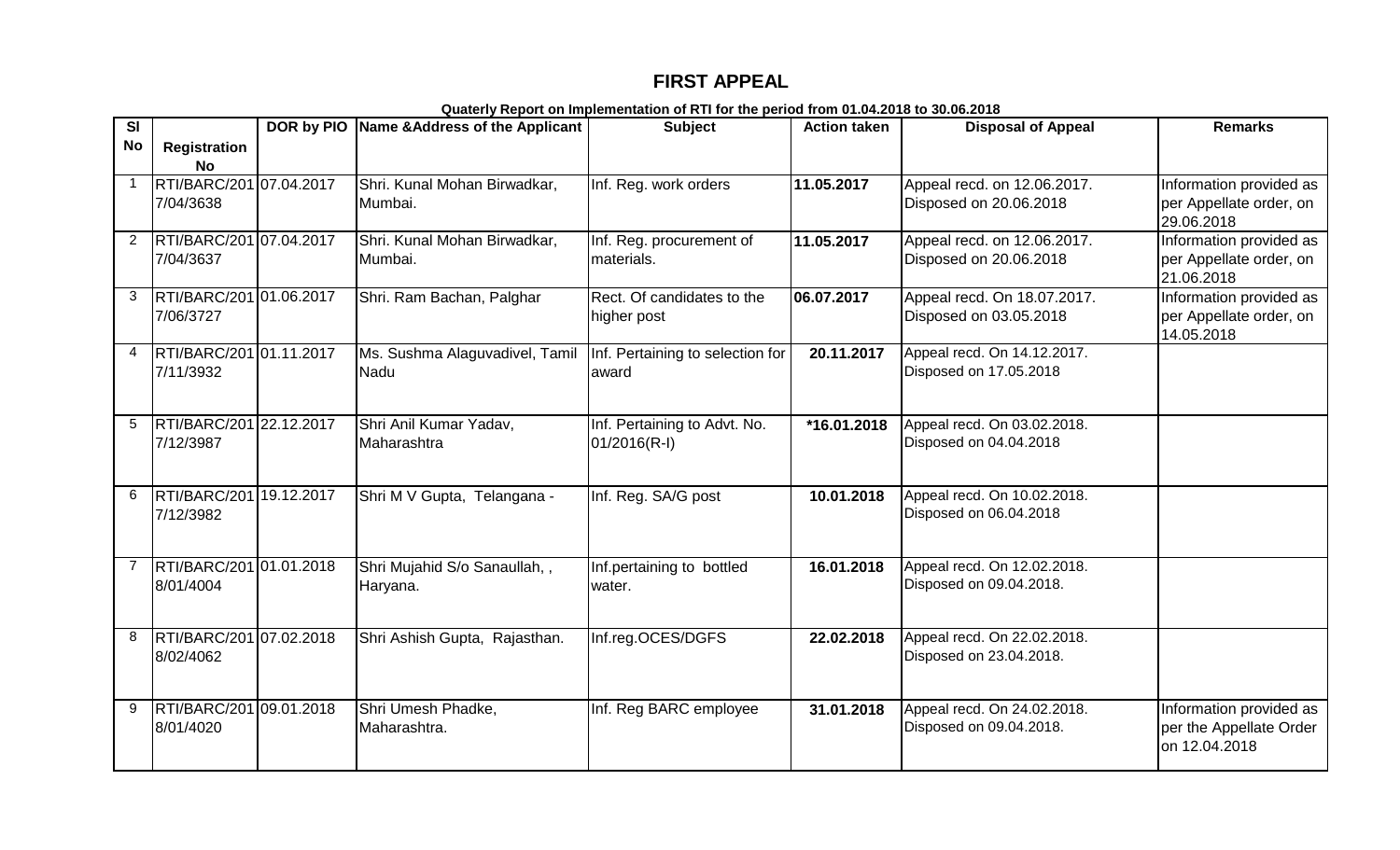| SI              |                                | DOR by PIO Name & Address of the Applicant               | <b>Subject</b>                 | <b>Action taken</b>     | <b>Disposal of Appeal</b>   | <b>Remarks</b> |
|-----------------|--------------------------------|----------------------------------------------------------|--------------------------------|-------------------------|-----------------------------|----------------|
| No              | <b>Registration</b>            |                                                          |                                |                         |                             |                |
|                 | <b>No</b>                      |                                                          |                                |                         |                             |                |
| 10 <sup>1</sup> | RTI/BARC/201 24.01.2018        | Shri Ravi N Khandare, Gujrat.                            | Inf.reg.CHSS facility          | 13.02.2018              | Appeal recd. On 03.03.2018. |                |
|                 | 8/01/4037                      |                                                          |                                |                         | Disposed on 06.04.2018.     |                |
|                 |                                |                                                          |                                |                         |                             |                |
|                 | 11  RTI/BARC/201 18.12.2017    | Shri E. Chandrasekharan, Kerala Details of pension w.r.t |                                | 17.01.2018              | Appeal recd. On 12.03.2018. |                |
|                 | 7/12/3978                      |                                                          | merging of two increments.     |                         | Disposed on 17.05.2018      |                |
|                 |                                |                                                          |                                |                         |                             |                |
| 12 <sup>2</sup> | RTI/BARC/201 14.02.2018        | Dr. T. L. Prasad, BARC,                                  | Inf. Reg. training school      | 06.03.2018              | Appeal recd. On 15.03.2018. |                |
|                 | 8/02/4074                      | Trombay -                                                | <b>officers</b>                |                         | Disposed on 12.04.2018.     |                |
|                 |                                |                                                          |                                |                         |                             |                |
|                 |                                |                                                          |                                |                         |                             |                |
|                 | 13   RTI/BARC/201   17.02.2018 | Shri Manoj Krishna Tarale,                               | Inf. Reg. tender               | 07.03.2018              | Appeal recd. On 27.03.2018. |                |
|                 | 8/02/4082                      | Maharashtra                                              |                                |                         | Disposed on 12.04.2018.     |                |
|                 |                                |                                                          |                                |                         |                             |                |
| 14              | RTI/BARC/201 17.02.2018        | Shri Manoj Krishna Tarale,                               | Inf. Reg. tender               | 07.03.2018              | Appeal recd. On 27.03.2018. |                |
|                 | 8/02/4083                      | Maharashtra                                              |                                |                         | Disposed on 20.04.2018      |                |
|                 |                                |                                                          |                                |                         |                             |                |
|                 | 15 RTI/BARC/201 20.03.2018     | Shri S. Ghan, Tamil Nadu                                 | Inf. Reg BARC employees        | $\overline{27.03.2018}$ | Appeal recd. On 03.04.2018. |                |
|                 | 8/03/4141                      |                                                          |                                |                         | Disposed on 20.04.2018      |                |
|                 |                                |                                                          |                                |                         |                             |                |
|                 |                                |                                                          |                                |                         |                             |                |
| 16              | RTI/BARC/201 21.03.2018        | Dr. Munish Kumar, Mumbai                                 | Inf. Pertainng to promotion of | *28.03.2018             | Appeal recd. On 10.04.2018. |                |
|                 | 8/03/4143                      |                                                          | <b>BARC</b> employees          |                         | Disposed on 17.05.2018      |                |
|                 |                                |                                                          |                                |                         |                             |                |
| 17              | RTI/BARC/201 22.03.2018        | Shri Kunal Mohan Birwadkar,                              | Inf. Reg. BARC employee        | 09.04.2018              | Appeal recd. On 10.04.2018. |                |
|                 | 8/03/4145                      | Mumbai                                                   |                                |                         | Disposed on 23.04.2018      |                |
|                 |                                |                                                          |                                |                         |                             |                |
|                 | 18 RTI/BARC/201 05.03.2018     | Dr. Munish Kumar, Mumbai                                 | Inf. Pertaining to self APAR   | 05.04.2018              | Appeal recd. On 11.04.2018. |                |
|                 | 8/03/4110                      |                                                          |                                |                         | Disposed on 17.05.2018      |                |
|                 |                                |                                                          |                                |                         |                             |                |
|                 |                                |                                                          |                                |                         |                             |                |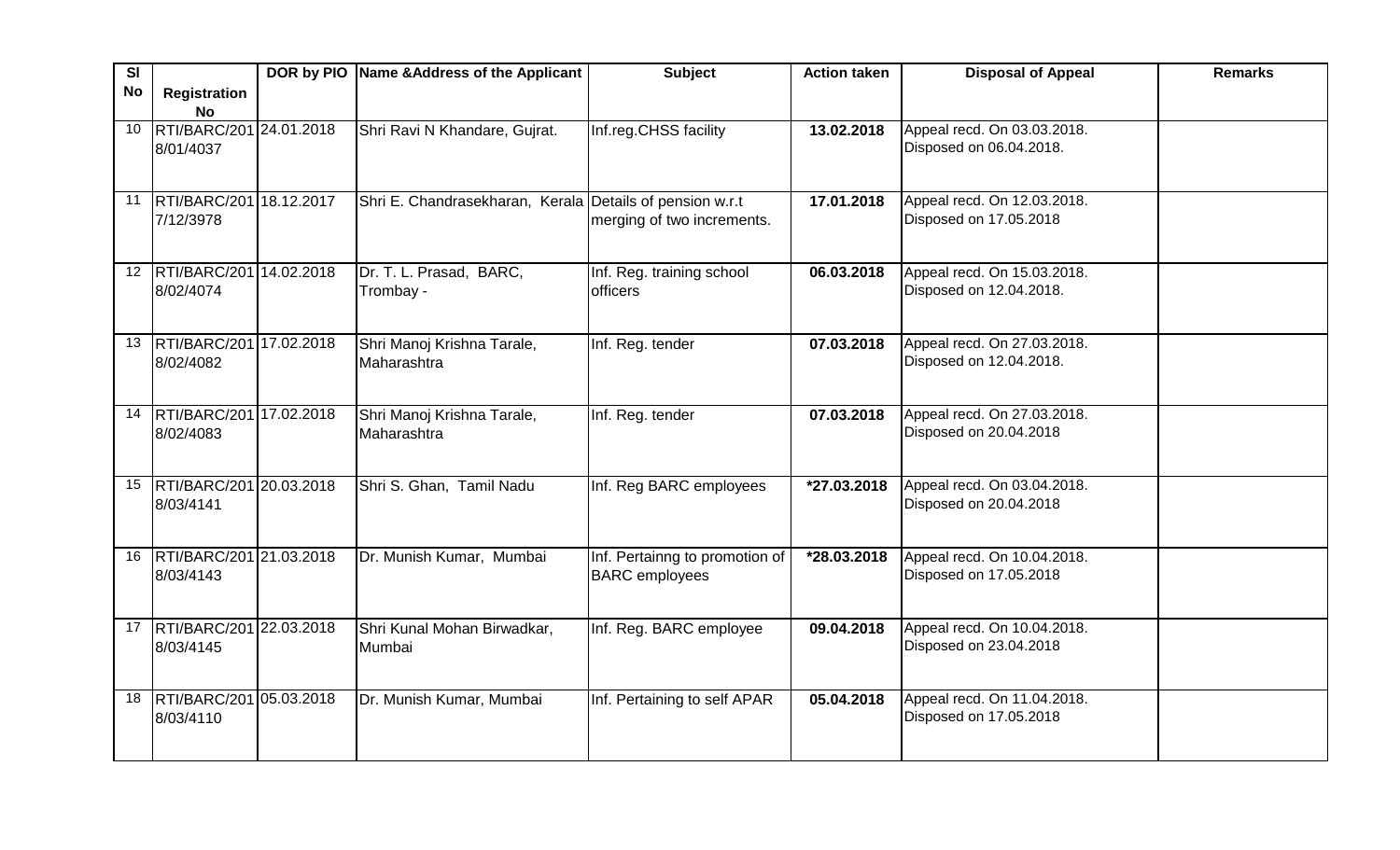| SI        |                                  | DOR by PIO Name & Address of the Applicant | <b>Subject</b>                | <b>Action taken</b> | <b>Disposal of Appeal</b>   | <b>Remarks</b>                   |
|-----------|----------------------------------|--------------------------------------------|-------------------------------|---------------------|-----------------------------|----------------------------------|
| <b>No</b> | <b>Registration</b><br><b>No</b> |                                            |                               |                     |                             |                                  |
| 19        | RTI/BARC/201 08.03.2018          | Shri N. Viswanathan Nair,                  | Inf. Pertaining interest free | *09.04.2018         | Appeal recd. On 17.04.2018. |                                  |
|           | 8/03/4117                        | Dombivili (E), Thane                       | loan                          |                     | Disposed on 17.05.2018      |                                  |
|           |                                  |                                            |                               |                     |                             |                                  |
| 20        | RTI/BARC/201 09.03.2018          | Shri Shashi Kant, Mumbai                   | Inf. Pertaining to CAT case   | *26.03.2018         | Appeal recd. On 18.04.2018. |                                  |
|           | 8/03/4121                        |                                            |                               |                     | Disposed on 17.05.2018      |                                  |
|           |                                  |                                            |                               |                     |                             |                                  |
| 21        | RTI/BARC/201 12.03.2018          | Shri Hiren Kumar Bose,                     | Inf. Pertaining to            | 26.03.2018          | Appeal recd. On 25.04.2018. | Inf. Prov. As per the            |
|           | 8/03/4126                        | Thane(w),                                  | technologies developed in     |                     | Disposed on 17.05.2018      | appellate order on               |
|           |                                  |                                            | <b>BARC</b>                   |                     |                             | 22.05.2018                       |
| 22        | RTI/BARC/201 05.03.2018          | Dr. Munish Kumar, Mumbai.                  | Inf. Pertaining to APAR       | 08.05.2018          | Appeal recd. On 25.04.2018. |                                  |
|           | 8/03/4111                        |                                            | committee                     |                     | Disposed on 17.05.2018      |                                  |
|           |                                  |                                            |                               |                     |                             |                                  |
| 23        | RTI/BARC/201 18.03.2018          | Shri Ras Bihari Rakesh, Mumbai             | Inf. Regarding APAR review    | 08.05.2018          | Appeal recd. On 25.04.2018. |                                  |
|           | 8/03/4140                        |                                            | committee                     |                     | Disposed on 17.05.2018      |                                  |
|           |                                  |                                            |                               |                     |                             |                                  |
| 24        | RTI/BARC/201 12.03.2018          | Shri Dharampal, Haryana                    | Inf. pertainng to transfer    | 15.03.2018          | Appeal recd. On 02.05.2018. | Inf. Prov. As per the            |
|           | 8/03/4125                        |                                            | policies.                     |                     | Disposed on 17.05.2018      | appellate order on<br>22.05.2018 |
|           |                                  |                                            |                               |                     |                             |                                  |
| 25        | RTI/BARC/201 17.02.2018          | Shri Manoj Krishna Tarale, Pune            | Inf. Reg. tender              | 07.03.2018          | Appeal recd. On 04.05.2018. | Inf. Prov. As per the            |
|           | 8/02/4078                        |                                            |                               |                     | Disposed on 21.05.2018      | appellate order on               |
|           |                                  |                                            |                               |                     |                             | 23.05.2018                       |
| 26        | RTI/BARC/201 21.03.2018          | Shri B R Patel, Gujarat.                   | Inf. Pertaining to            | 17.04.2018          | Appeal recd. On 10.05.2018. | Inf. Prov as per the             |
|           | 8/03/4142                        |                                            | empanelment of hospitals for  |                     | Disposed on 17.05.2018      | appellate order vide             |
|           |                                  |                                            | <b>CHSS</b>                   |                     |                             | email dated 21.05.2018           |
| 27        | RTI/BARC/201 26.04.2018          | Imtiyaz Hussain, Karnataka.                | Inf. Reg. Selection of        | 08.05.2018          | Appeal recd. On 10.05.2018. |                                  |
|           | 8/04/4184                        |                                            | Scientific Asstt.             |                     | Disposed on 21.05.2018      |                                  |
|           |                                  |                                            |                               |                     |                             |                                  |